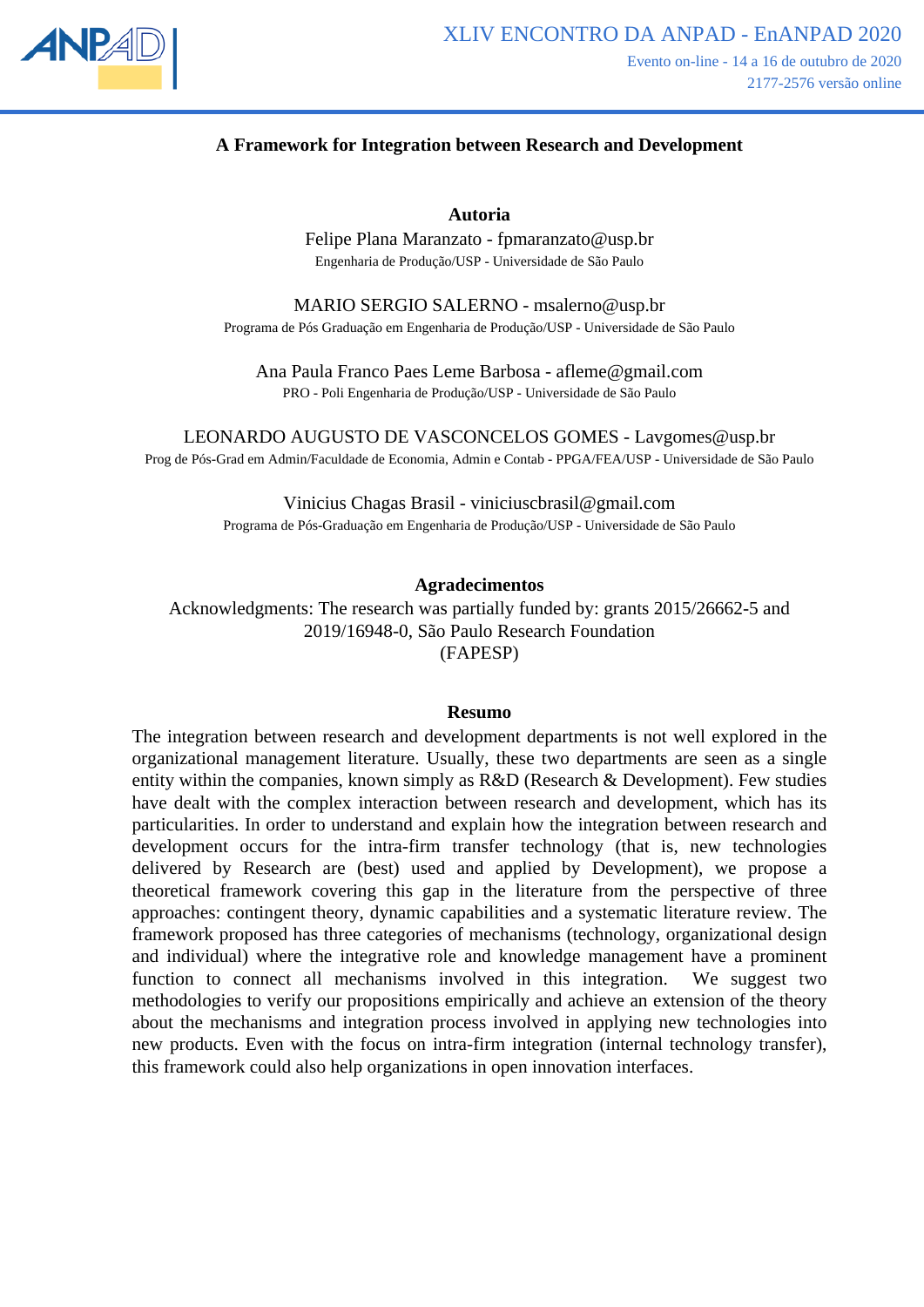

### **A Framework for Integration between Research and Development**

#### **ABSTRACT**

The integration between research and development departments is not well explored in the organizational management literature. Usually, these two departments are seen as a single entity within the companies, known simply as R&D (Research & Development). Few studies have dealt with the complex interaction between research and development, which has its particularities. In order to understand and explain how the integration between research and development occurs for the intra-firm transfer technology (that is, new technologies delivered by Research are (best) used and applied by Development), we propose a theoretical framework covering this gap in the literature from the perspective of three approaches: contingent theory, dynamic capabilities and a systematic literature review. The framework proposed has three categories of mechanisms (technology, organizational design and individual) where the integrative role and knowledge management have a prominent function to connect all mechanisms involved in this integration. We suggest two methodologies to verify our propositions empirically and achieve an extension of the theory about the mechanisms and integration process involved in applying new technologies into new products. Even with the focus on intra-firm integration (internal technology transfer), this framework could also help organizations in open innovation interfaces.

#### **Keywords: integration, mechanisms, research, development, technology transfer**

#### **INTRODUCTION**

This research was born from a real problem perceived in an organization, where some new technologies are provided by the Research Department, these were not fully implemented into new products. Although previous research offers some ways to solve this issue (e.g. Drejer (2002), Eldred & McGrath (1997a, 1997b), Iansiti (1998)), and we did not find any consolidated references for this subject: indeed, the literature remains largely fragmented and underdeveloped. Thus, this paper aims to advance the knowledge on integration mechanisms of Research and Development departments in the field of organizational and technology management.

The importance and the problematization of the integration between departments within organizations, for instance between R&D and Marketing or Planning and Production, is well addressed in the literature, but the interaction that occurs inside R&D is not well explored since these functional areas are seen as a unique department for the vast majority of papers and books. We consider that Research is in charge of new technologies development, and on the other hand, Development is responsible for applying these new technologies in new products (Boutellier, Gassmann, & Von Zedtwitz, 2000; Nobelius, 2004). Some works were developed to understand the proper management of these functions, but there is a lack of knowledge about the understanding of this complex interaction (Iansiti, 1998).

The transfer of new technologies to commercial projects is a critical step because it affects the scope of the future project, time for delivery of this project, cost and product quality (Nobelius, 2004). There is needed a process to manage and evaluate the new technologies, prepare them for commercialization and incorporate into new products (Eldred & McGrath, 1997a). Innovation management must consider the development of new technologies, the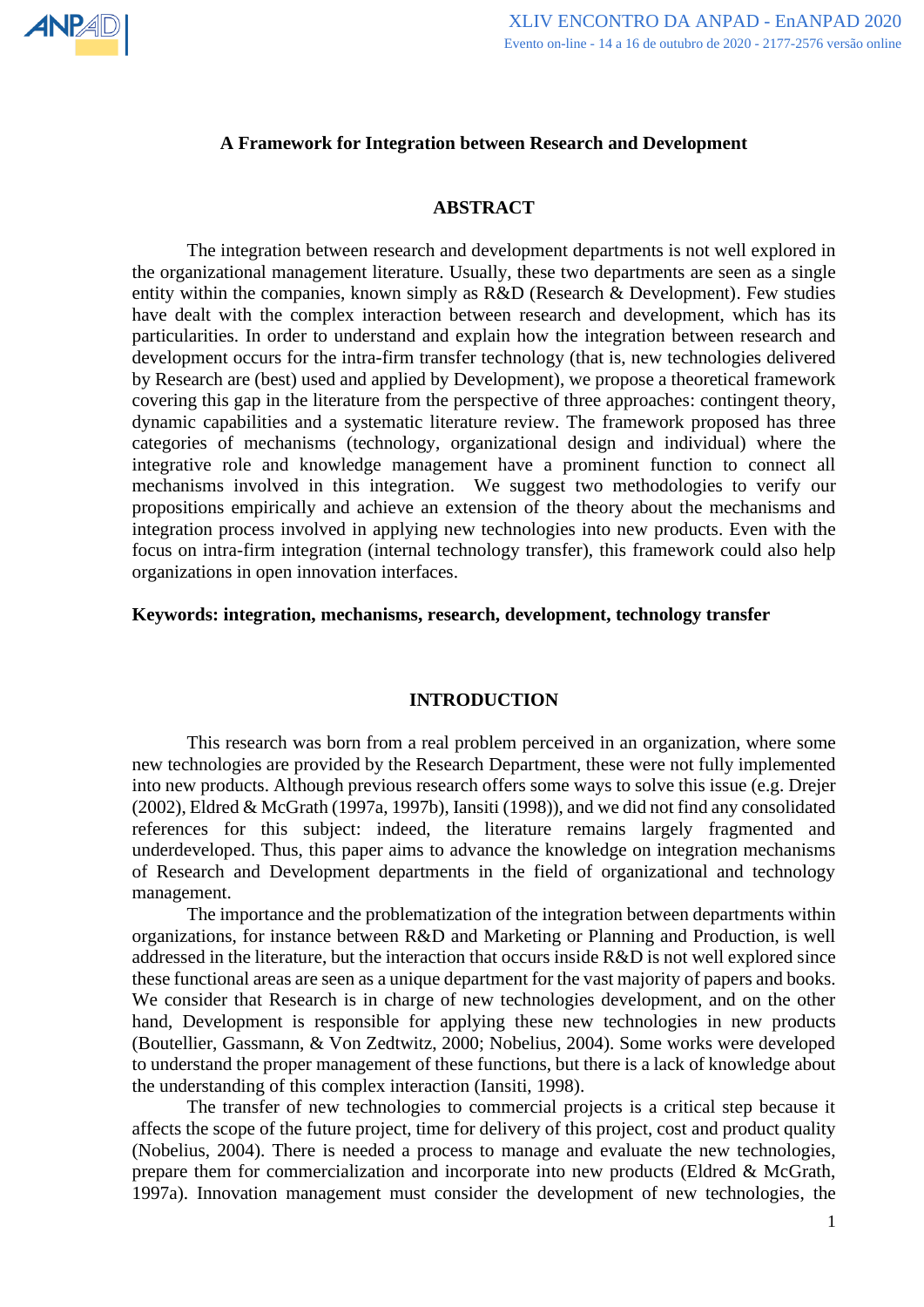development of new products and be efficient. This implies optimizing the integration between these developments, and the necessity for a clear understanding about different styles to manage the teams, monitoring, methods and tools (Chiesa, 1996; Nobelius, 2004).

Some models were reported in the literature in general based on a few case studies (e.g. Nobelius (2004), White (1977)), but these models do not present an in-depth evaluation considering theoretical bases that would allow a broad view of this complex problem of interdepartmental integration (Maranzato, Salerno, Gomes, Barbosa, & Brasil, 2019).

In recent years, especially using open innovation approach, much attention has been devoted to the interface between universities and industry. However, the problem of intra-firm integration stills remains a challenge.

The foremost opportunity is related to a deeper understanding of how the integration between Research and Development occurs. In the broad view, the framework proposed in this paper improves the understanding about how new technologies could be (better) applied, considering there is a bridge to be built in the complex interface between Research and Development departments. More specifically, how the mechanism of integration operates to the technology transfer between these departments to be effective, is translated in the following research question:

*How do the integration mechanisms between Research and Development enhance the application of new technologies in new products?*

This paper continues with theories and systematic literature reviews that support the framework, followed by the framework itself using an analogy to facilitate comprehension, extending to future research suggestions to verify the framework empirically, and finishing with the conclusions and limitations.

## **THEORETICAL BACKGROUND**

In this section, we will explore the theoretical background that underpins the framework proposed in the next topic. The first block concept that we will detail is the contingency theory, followed by dynamic capabilities and ending this section with a systematic literature review about the mechanisms involved in the integration of Research and Development.

## **Contingency theory**

For this theoretical review about contingency theory, we resorted to the seminal authors in the field such as Jay R Galbraith, Paul R. Lawrence and Jay W. Lorsch. For the contingency theory, there is no one best way to organize all companies and it depends on the conditions (external and internal) of each company (Galbraith, 1973).

The integration problem has been studied since 1920s and 1930s by other classical authors such as Fayol, Culick, Mooney and Urwick, who considered the integrations as a rational and mechanical process, achieved by the clear division of tasks and (hierarchical) organizational structure of the company (Lawrence & Lorsch, 1967). What Lawrence and Lorsch (1967) argue is that this integration is not an automatic process by reason of each departmental specialist having its own vision about the direction to be considered to solve an issue, what causes conflicts between the departments involved, and the different visions must be solved to achieve an effective integration. They define integration as "the quality of the state of collaboration that exists among departments that are required to achieve unity of effort by the demands of environment" (Lawrence & Lorsch, 1967: 11).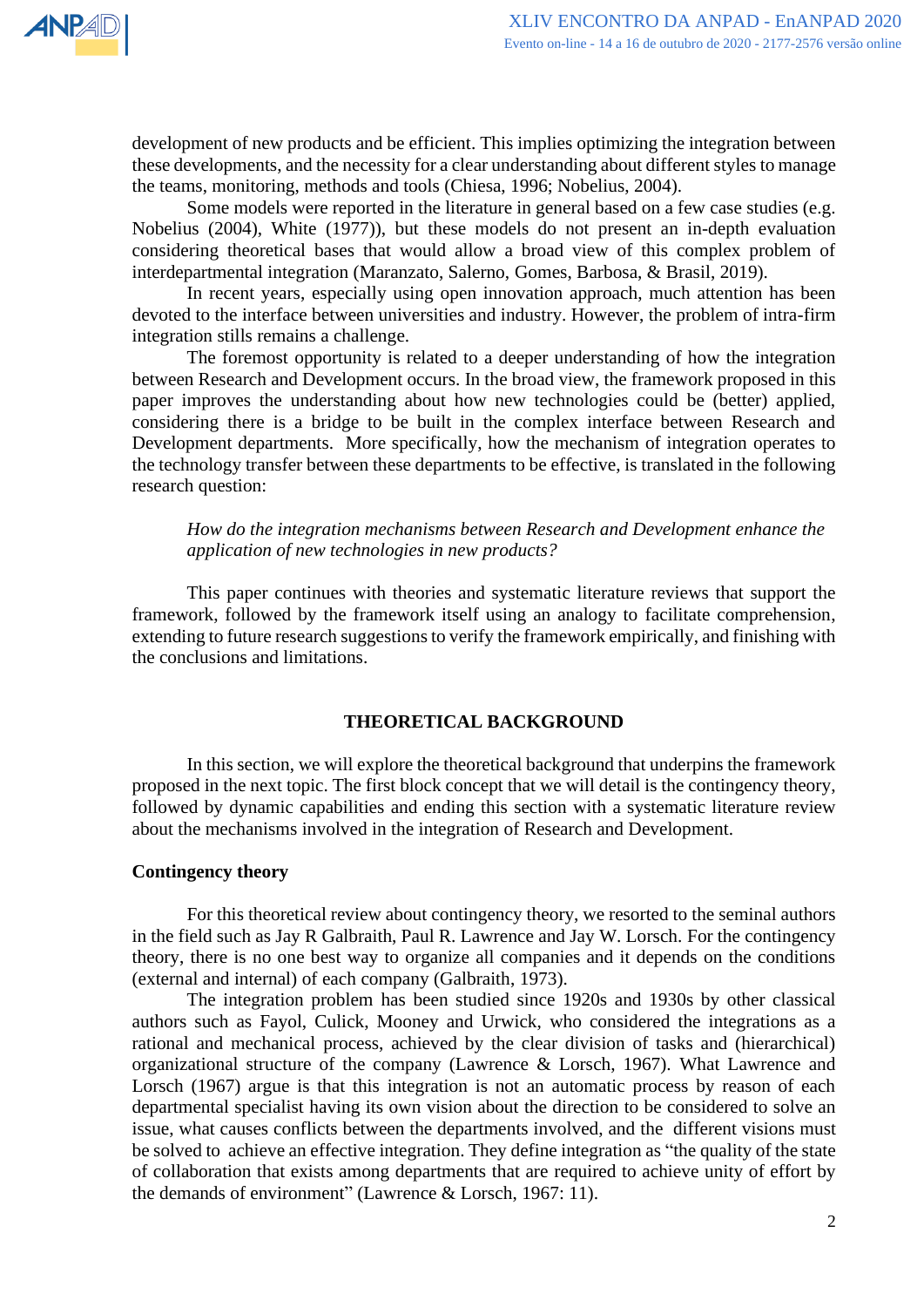Improving the concepts introduced in 1973 by Jay R. Galbraith, this author with colleagues Downey and Kates in 2001, states that "regardless of how well thought out the organization's structure, it will create some barriers to collaboration. Information and decisionmaking must cross the boundaries created by the structure." (Galbraith, Downey, & Kates, 2001: 3).

Donaldson (2001) analyzing the different contingencies presented by other scholars in organizational structure research, argues that it is possible to group them into three underlying contingencies: task uncertainty, task independence and size. In the set of contingencies of uncertainty are those related to technology change and innovation among others, while in the interdependence are contingencies related to strategy, the way activities are connected with each other including the reciprocal independence described by Lawrence and Lorsch (1967) where innovation requires the interactions between Research and other functions/departments. Size contingency could be viewed as, in an approximate format, the number of employees involved in the structure needed to perform the tasks.

Considering our research question, we understand that contingency theory, underpinned by size and mainly by task uncertainty and task interdependence, fits our needs to evaluate the integration problem. We will also consider aspects of two models that correlate these contingencies in terms of strategy, structure and other aspects of organizations which are those proposed by Galbraith (1973) (improved by Galbaith et al. (2001)), and Mintzberg (1983).

The Galbraith's model, called StarModel<sup>TM</sup>, considers five organizational elements (strategy, structure, processes and side skills, reward systems, and people systems). We point out in this paper the processes and side skills as a critical element to the framework proposed in the next section, which considers five mechanisms to achieve an effective integration: networks, lateral processes, teams, integrative roles and matrix structures.

Mintzberg (1983), building on Galbraith (1973), names as liaison devices the forms that organizations consider for mutual adjustments to achieve coordination (or integrations as we are considering in this paper) among the different departments. He reduced to four these devices: liaison positions, task force and standing committees, integrating managers and matrix structure.

## **Dynamic capabilities**

Dynamic capabilities are especially relevant for organizations in competitive environments where technological changes are systematic and where different inventions must be combined to create new products and/or services that satisfy consumer needs (Teece, 2007).

Compared to contingency theory, dynamic capabilities is a recent approach that dates from the 1990s with its first conceptualization. A seminal paper in this field was published in 1997 by Teece, Pisano and Shuen (Peteraf, Di Stefano, & Verona, 2013), which is the evolution of a working paper shared between 1990 and 1994. The success of this approach could be measured by the citation made by very well recognized scholars, such as Prahalad and Hamel, Wernerlfelt, Leonard-Barton, Collis, Nonaka and Takeuchi, Iansiti and Clark, among others, when it was still a working paper.

Eisenhardt and Martin wrote another seminal paper in this field in 2000 (Peteraf et al., 2013), but with a distinct vision about what dynamic capabilities really are and the consequences of them compared to Teece et al. (1997). Wang and Ahmed (2007) argue that the lack of consensus between these views is caused by the theory development not focused on common aspects but based in individual cases. A deep understating of the origins of these divergences could be found in Di Stefano, Peteraf and Verona (2010). The central nonconsensus aspect is related to whether dynamic capabilities are conditions sufficient (Teece,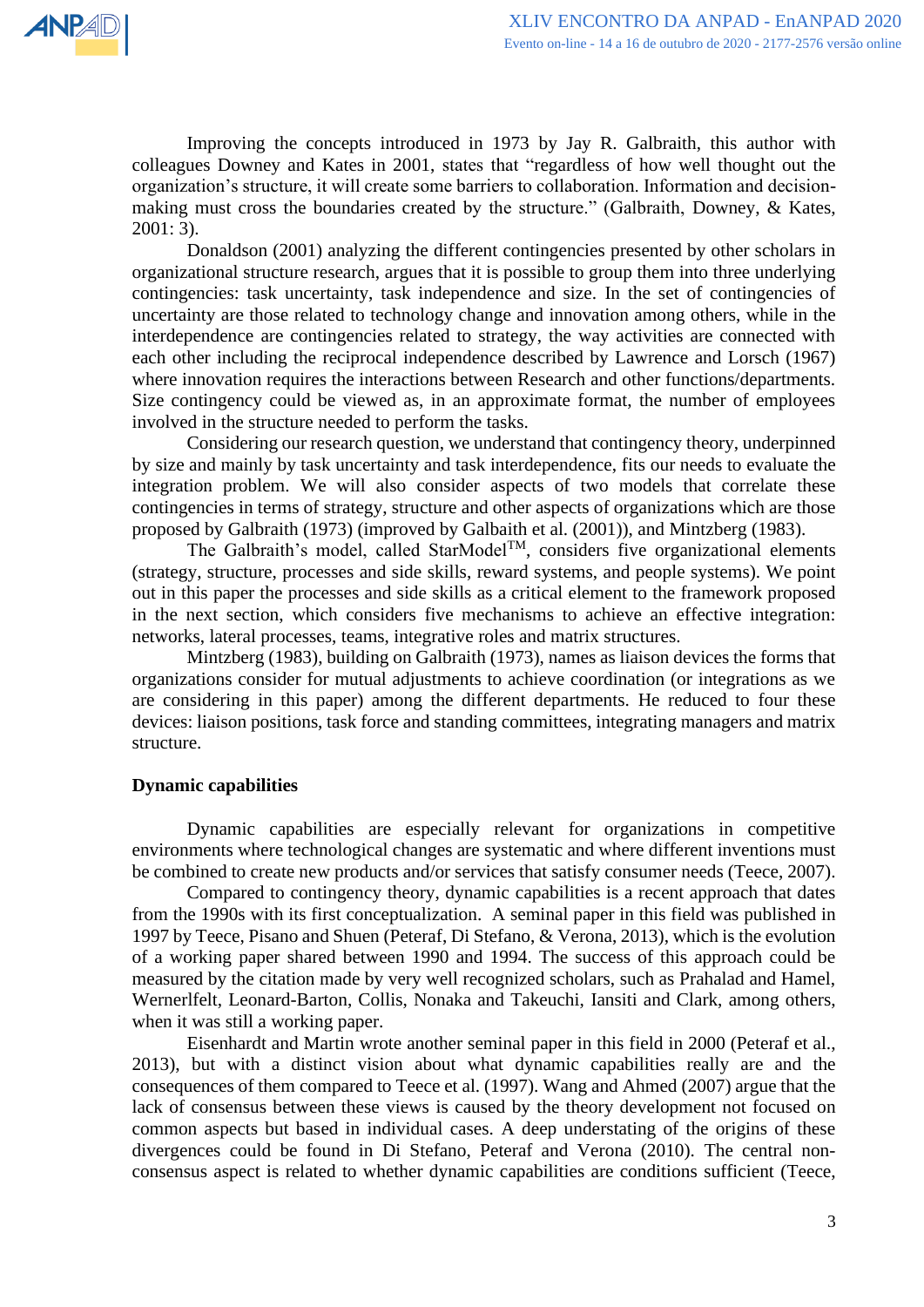

Pisano and Shuen's view) or necessary (but not sufficient) (Eisenhardt and Martin's positioning) to achieve a competitive advantage (Peteraf et al., 2013).

Some studies have been conducted to unify (or at least reduce the divergencies) in this field. Starting with the definition of dynamic capabilities, each seminal work has its own proposition, but one statement looking for a consensus is: "a dynamic capability is the capacity of an organization to purposefully create, extend or modify its resource base" (Helfat, 2007: 1). We argue that an appropriate integration between Research and Development is a dynamic capability of an organization by reason of new technologies being applied in new generations of products that will actively contribute to organizational evolution. In this sense, we need to establish how to operationalize this approach in our reality.

A study presented in the direction of field unification which contributes to operationalization of dynamic capabilities was presented by Di Stefano, Peteraf and Verona (2014). Using an analogy, a bicycle drive train, these authors argue that both views are in fact complementary and not conflicting. With this model, they proposed the link between simple rules and complex routines through linking mechanisms, and also coupling and uncoupling mechanisms.

Integration as a dynamic capacity was discussed previously in the literature. Integration capability is an enabler to companies to innovate systematically (Helfat & Campo-Rembado, 2016). It is possible to exploit in new projects previous knowledge and skills acquired in the past, where this knowledge-based integration improves existing capabilities and creates new ones to new product development (Marsh & Stock, 2006). Iansiti and Clark (1994) argue that ability to integrate diverse knowledge through problem-solving in response to various contingencies is the foundation for knowledge creation, which leads to the generation of new capabilities of organizations. In their study in automobile and computer companies, they highlight the key role of integrators, where they combined the new technological possibilities with the existing environment, bringing to the companies' new competences evolving their capabilities. Also, they argue that the essence of integration is related to generation, fusion and accumulation of knowledge.

Merging the key findings of integration capability, especially those from Iansiti and Clark (1994), with the conciliatory/operational model of Di Stefano et al. (2014), Maranzato and Salerno (2018) propose an evolution of the bicycle drivetrain analogy to the case of the integration between Research and Development with two refinements, where the simple rules and complex routines previously proposed are linked by the integrators' role and knowledge management.

## **Literature review**

In this section, we will present the systematic literature review conducted about the integration of research and development.

According to Maranzato, Salerno, Gomes, Barbosa, & Brasil (2019), there are few studies in the literature about this integration, with integration studies being more common when Research & Development are seen as a unique department inside the organization, and not as separated functional areas. These studies are mostly based on qualitative studies, with different details of analysis (some referred to strategic/high level, others to operational actions), and no previous work has shared a consolidated list of mechanisms reported in the previous literature (Maranzato et al., 2019).

Using Scopus® database and different combinations of research" and "development", "new technology", "integration", "separation", "transfer", "mechanism" and "process" in the strings searched, they started from 14.040 to 236 papers, whereby a first evaluation of title, keywords and abstract and later the full reading paper, they achieved a base of 118 documents.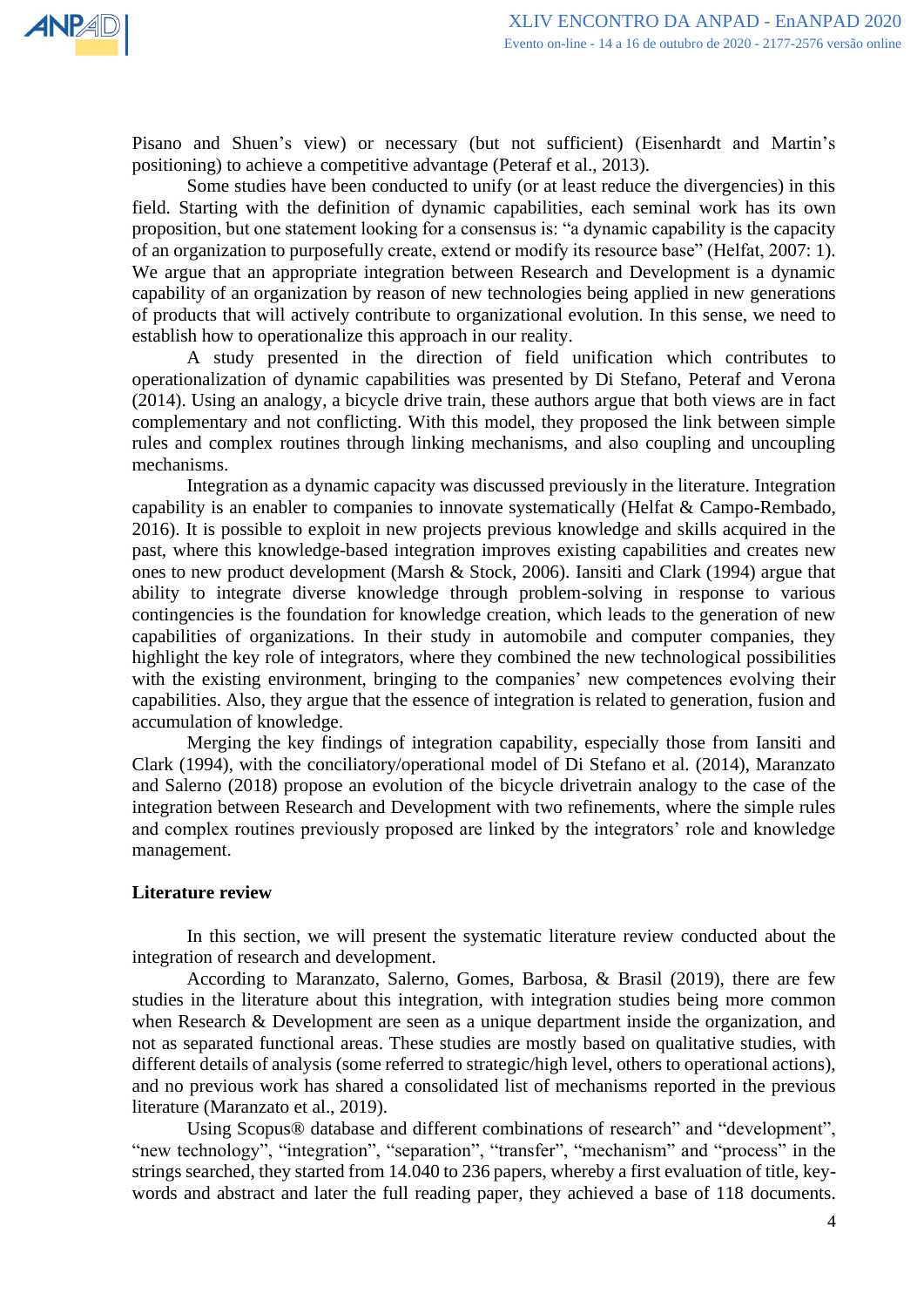

Another 23 papers were identified by the "snowball"/backward search technique and nine other references that were presented by Maranzato and Salerno (2018), resulting in 150 papers in which a content analysis was performed to identify the mechanisms listed. A classification about the type of integrations was made: (1) intra-firm integration with R and D as separated functions, (2) intra-firm with R&D with other departments, (3) intra-firm but without a highlight in R&D, (4) external integration of the firm with other firms (5) external considering the integration of the firm with universities and research institutes and (6) external but departments involved were not explicit. The intention to expand to external integration, not just seeing the internal mechanism reported, was to verify if any of these external integrations listed could also be applied to intra-firm integration.

The first finding was a meta-analysis, where they performed a visual comparison of the models with a broad view of the integration problem (figure 1). They propose a division of 3 categories to group the mechanisms: technology, organizational design and individual behaviors and attitudes.



Figure 1 - Comparison between models of internal integration between Research and Development

The second finding is a definition of 27 different mechanisms. From these, four mechanisms were applied only for external integration, and 23 for both internal and external cases. The 23 mechanisms were grouped in the categories proposed in the meta-analysis, as shown in Exihibt 1. The definitions/concepts of each mechanism applied to internal (intra-firm) integration are listed in Appendix A.

Source: Maranzato et al. (2019).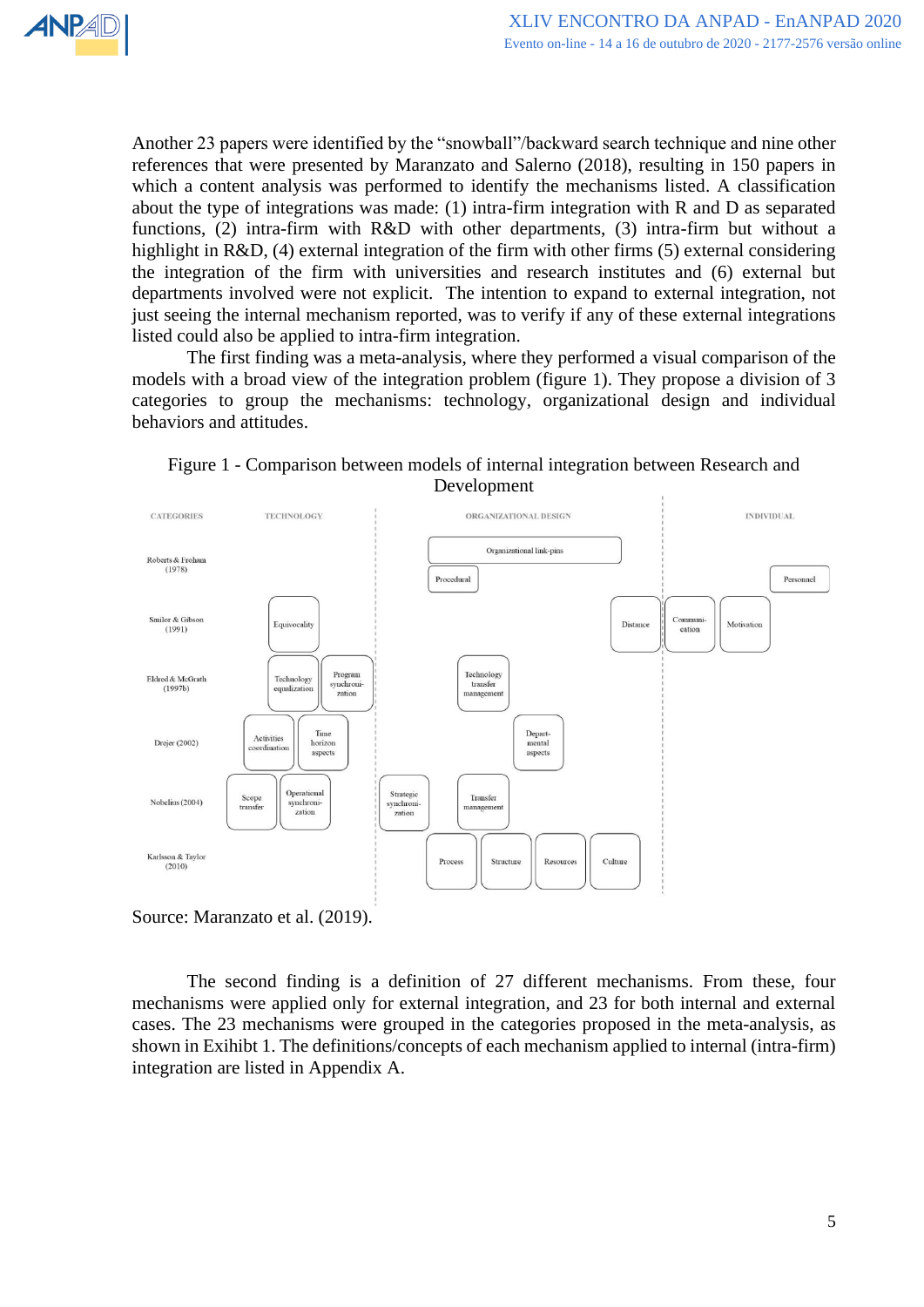

| Category   | Technology                                                                                                                                             | <b>Organizational Design</b>                                                                                                                                                                                                                                                                                                                                                                   | Individual                                                                                                                       |
|------------|--------------------------------------------------------------------------------------------------------------------------------------------------------|------------------------------------------------------------------------------------------------------------------------------------------------------------------------------------------------------------------------------------------------------------------------------------------------------------------------------------------------------------------------------------------------|----------------------------------------------------------------------------------------------------------------------------------|
| Mechanisms | - equivocality<br>- market and<br>consumer orientation<br>- scope, specifications<br>and prototypes<br>- timing<br>synchronization<br>- technology fit | - cross-functionality<br>- definition of roles,<br>responsibilities and<br>targets/objectives<br>- geographical distance<br>- processes and governance<br>- technology transfer group<br>- technology and strategic<br>planning<br>- allocation and job rotation<br>- project management<br>- culture<br>- funding<br>- rewards and incentives<br>- integrative role<br>- knowledge management | - communication<br>- networking<br>- senior leadership<br>commitment<br>- motivation<br>- avoid "not invented"<br>here" syndrome |
|            | Source: Maranzato et al. (2019)                                                                                                                        |                                                                                                                                                                                                                                                                                                                                                                                                |                                                                                                                                  |

# Exhibit 1 - Mechanisms of intra-firm integration between Research and Development

**FRAMEWORK AND PROPOSITIONS**

Adding to the theoretical background described above, we recognized that each mechanism could affect others (Gomory, 1989), the category division being an analytical model in order to enhance the general understanding about integration problematization. This fact warned that a didactic model could not be linear, because one mechanism inserted in one of the three categories proposed could affect mechanisms in the other two types.

From the model proposed by Maranzato and Salerno (2018) using the dynamic capability approach, two highlights are bright: the integrative role and knowledge management. In this sense, we argue that they must have a differentiated part in the framework proposed.

The importance of the integrative role is also supported by the contingency theory and by the literature review, where Galbraith and Mintzberg are very clear about their influence in the integration process. Regarding knowledge management, this is supported by the literature review, but is not directly associated with contingency theory, but we pointed out that in one of Galbraith's references, it is recognized as one of the characteristics of the reconfigurable organization (those organizations capable of quickly responding to external environment through combination and recombination of skills, competences and resources) (Galbraith et al., 2001).

In this sense, we have chosen a 3D-analogy to represent the three categories where the mechanisms are placed (knowing the influence among them), giving special features to the integrative role and knowledge management, and the picture adopted is a barrel. The staves are the categories of mechanisms (technology, organizational design and individual behaviors and attitudes) that are well supported and linked by the hoops, in our case, the integrative role. Figure 2 represents this analogy for the framework.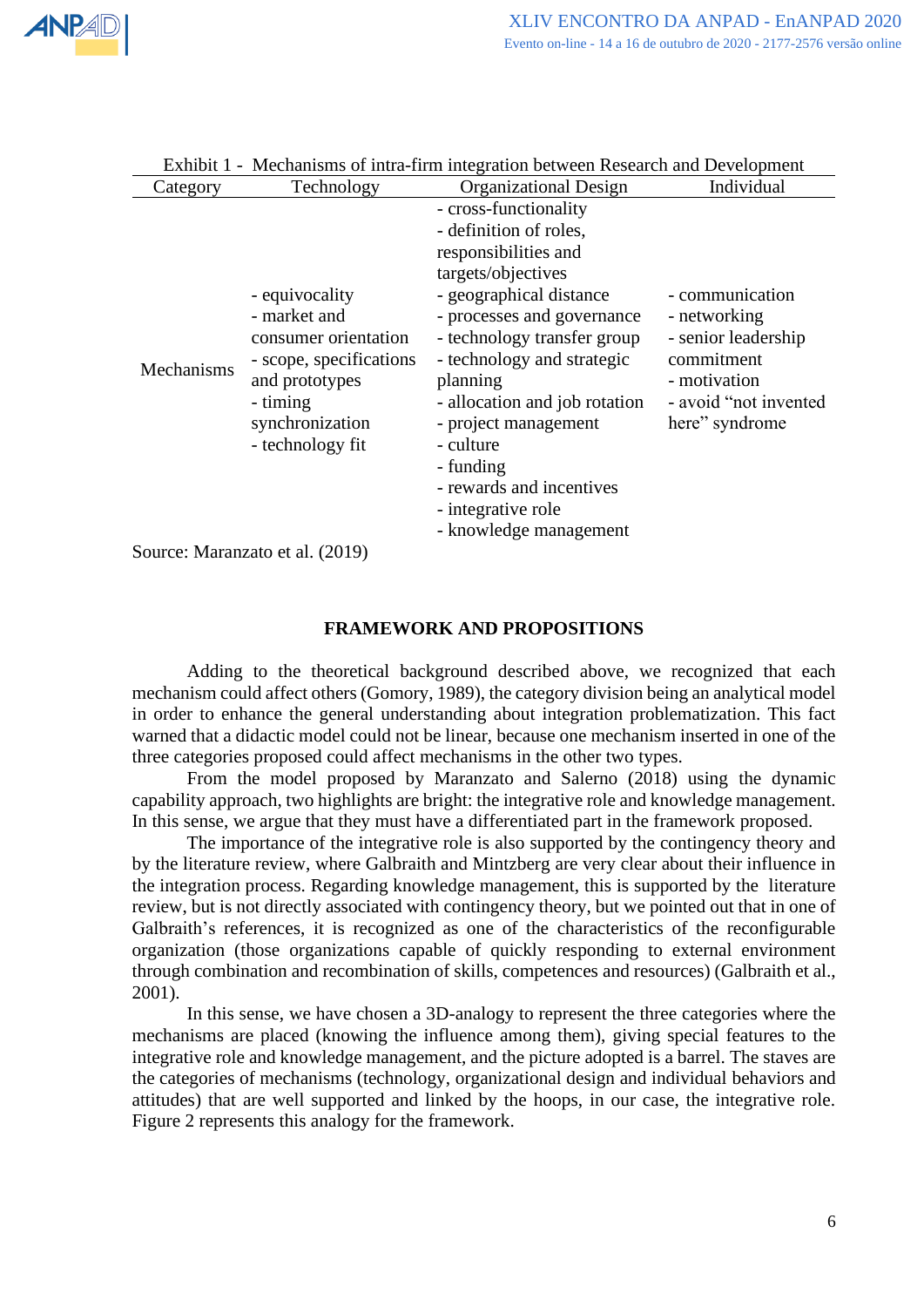

Figure 2 - Barrel analogy for the proposed framework



Figure 3 - Detailed framework proposed



Considering this framework and the arguments that support it, we established these propositions:

*Proposition 1 - Knowledge management is a leverage mechanism of the integration between Research and Development, and there are specific practices that improve its importance in the integration process.*

*Proposition 2 - Integrative role is a leverage mechanism of the integration between Research and Development, and there are evident characteristics that improve its importance in the integration process.*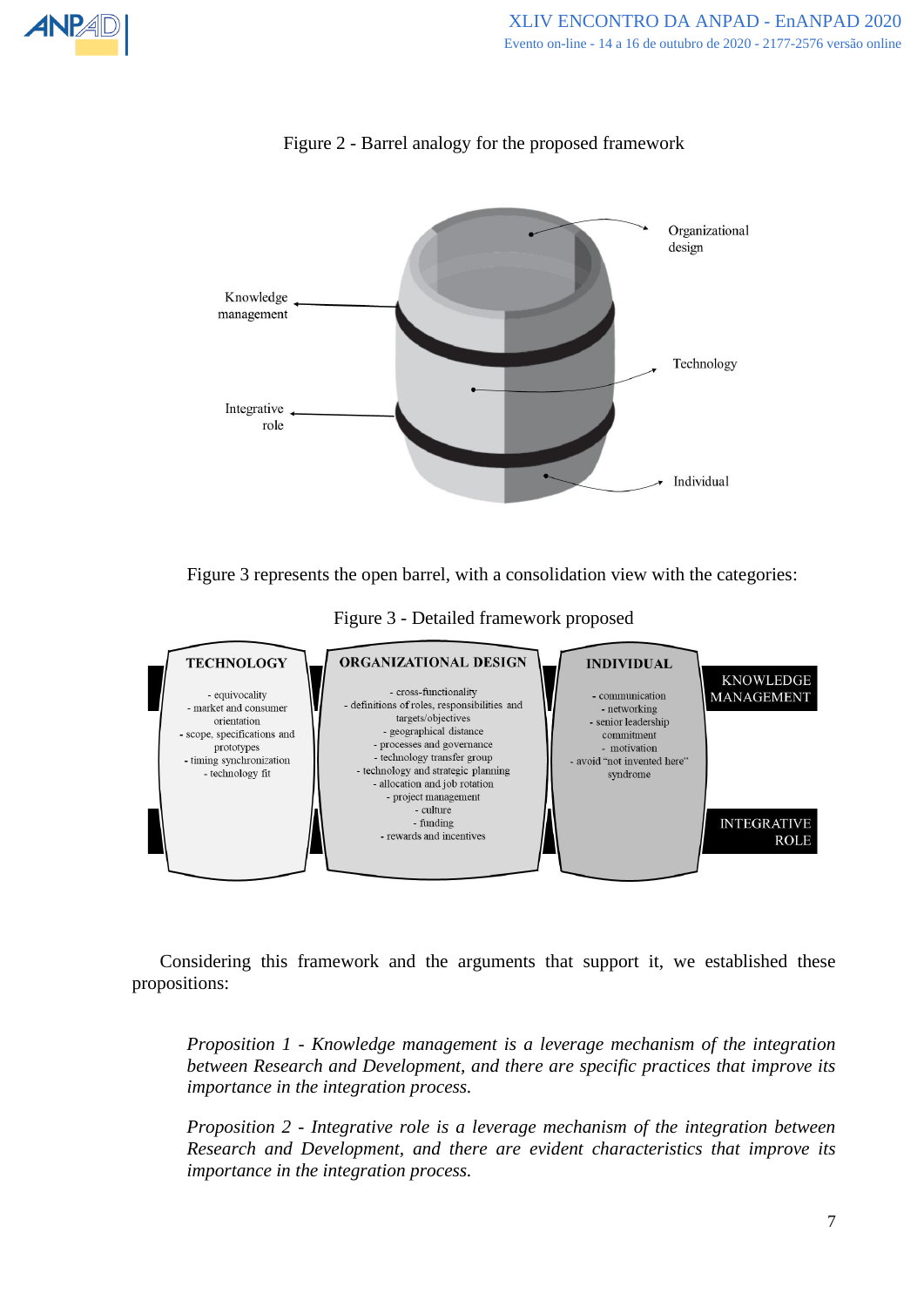*.*

By "leverage mechanisms" we mean that these mechanisms improve the performance of the other three categories to work together. In other words, they are the binder that keeps the other mechanisms attached to each other. By "improve its importance" we consider that inside each mechanism there are sub-components that act in different ways to the final result of the mechanism performance over the integration process.

Another aspect to be considered in our project is the difference between the mechanisms applied. As Martin (1994) pointed out, "there is some evidence that innovations based upon technology-push are less likely to be successful than those based upon market-pull" (p.44). In this sense, we establish:

*Proposition 3 – The mechanism utilized, and their relative importance, is different for projects technology push to market pull projects*

This last proposition is also in accordance with the contingency theory of Lawrence and Lorsch cited above.

#### **FUTURE RESEARCH**

The proposed framework is a formulation about the integration of Research and Development until this moment that requires further validation, moving from a theoretical model based in review to an empirical evidenced contribution.

Considering the taxonomy presented by Colquitt and Zapata-Phelan (2007) about theoretical contributions in empirical articles, we can make a forecast for the future of this research. These authors combine in a two-dimensional perspective: the building new theory (scale: 1 – attempts to replicate previously demonstrated effects, 2 - examines effects that have been the subject of prior theorizing, 3 – introduces a new mediator or moderator of an existing relationship or process,  $4$  – examines a previously unexplored relationship or process,  $5$  – introduces a new construct or significantly reconceptualizes an existing one) with (*versus*) testing existing theory (scale: 1- is inductive or grounds prediction with logical speculation, 2 grounds prediction with reference to past findings, 3 - grounds prediction with existing conceptual arguments, 4 - grounds prediction with existing models, diagrams or figures, 5 grounds prediction with existing theory). From the combination of these dimensions are established five zones: reporters, testers, qualifiers, builders and expanders, where the last three are considered as articles with a high level of theoretical contribution and the first two, a low level. We believe that following rigorous methodological steps, it is possible to achieve an expansion of the theory about the integration between Research and Development by reason of us bringing a new significant reconceptualization of the integrative role and knowledge management (as stated by propositions 1 and 2) combining the mechanism categories.

A science theory-building process requires a research strategy. Handfield and Melnyk (1998) provide a relation between the kind of research questions, research structure, data collection techniques and procedures with the purpose of the project. This purpose varies in its initial aim (discovery and description of the territory to be theorized) until the theory extension, aligned with Colquitt and Zapata-Phelan's (2007) arguments. An intermediate purpose for Handfield and Melnyk (1998) is the "relationship building", which fits to the research status which is the proposed model. For this purpose, these authors suggest as structure the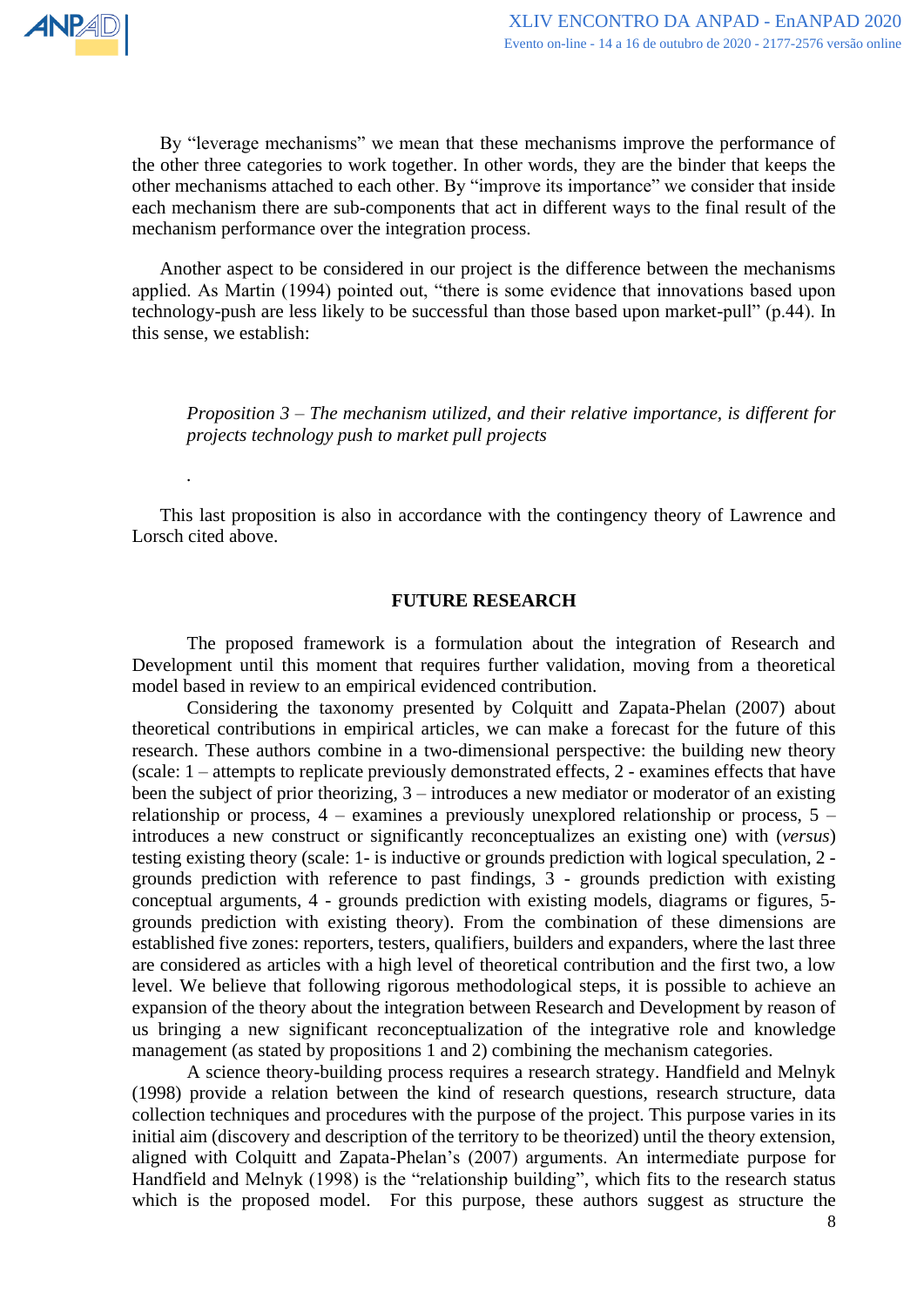

application of "case studies" (few-focused, in-depth, multi or best-in-class). "These studies often aim to unpack "what causes what," as researchers seek to understand the factors that can explain different outcomes" (Bansal, Smith, & Vaara, 2018: 1190)<sup>1</sup>.

In line with the arguments presented by Gehman et al. (2018) built over the discussion about qualitative approaches to theory building in 2016 Academy of Management Annual Meeting, we recommend using the Eisenhardt method. This was stated in Eisenhardt's seminal paper of 1989, followed and improved in several of her papers over the last 30 years. Her method is the most appropriate to start for researchers with the aim of generating a theory that can be tested in a deductive way (Gehman et al., 2018).

We indicate a multiple case approach, where it is possible to face cases with different outcomes, which allow researchers to evaluate explanatory variables, and cases with the same outcomes that increase the theory reliability (Bansal et al., 2018). By doing this, we believe that further research can build upon our propositions and increase the understanding about the relationship between Research and Development by identifying patterns and indicating the validity or not of our propositions on an empirical basis. In this sense, the relationships present in our propositions may base the construction of deeper theories to explain what are beneficial or not for an integrative view of Research and Development.

Another methodology that can be applied to empirically test the propositions that we set is qualitative comparative analysis (QCA), especially fuzzy-set (fsQCA). The application of QCA is increasing in strategy and organization theories (Greckhamer, Furnari, Fiss, & Aguilera, 2018) that allows researchers to capture the complexity of management practice (Misangyi  $\&$ Acharya, 2014).

This methodology is based on a set membership concept, where cases are seen as combinations of relevant attributes and the relationship of these attributes with the outcome of interest can be understood by the examination of the subset relation – the set membership (Misangyi & Acharya, 2014; Fiss, 2007). It is especially relevant for configurational approach, which advocates that "organizations are best understood as clusters of interconnected structures and practices, rather than as modular or loosely coupled entities whose components can be understood in isolation" (Fiss, 2007: 1180).

Considering the arguments presented in the previous section about the connection between the categories proposed for the integration mechanisms, we see a close match with the configurational approach because the mechanisms are not totally independent from each other. One successful study using fsQCA in an organizational study with some degree of similarities with our research problem is presented by Misangyi and Acharya (2014), where these authors analyzed how governance mechanisms work together to achieve firm profitability. In our case, the relation is how integrative mechanisms improve the application of new technologies into new products.

## **CONCLUSIONS AND LIMITATIONS**

With the framework proposed through the barrel analogy, we provide to academic and practitioner communities a novel model to improve the integration between Research and Development. Before our paper, the models reported in the literature have not demonstrated a consolidated view about this organizational aspect, critical to achieving a competitive advantage through return on technology investment.

Based on a merger of theoretical approaches (contingency theory and dynamic capabilities) and with previous integration mechanisms reported in the literature, the model

<sup>&</sup>lt;sup>1</sup> Named as "variance-based case studies" by Bansal et al. (2018)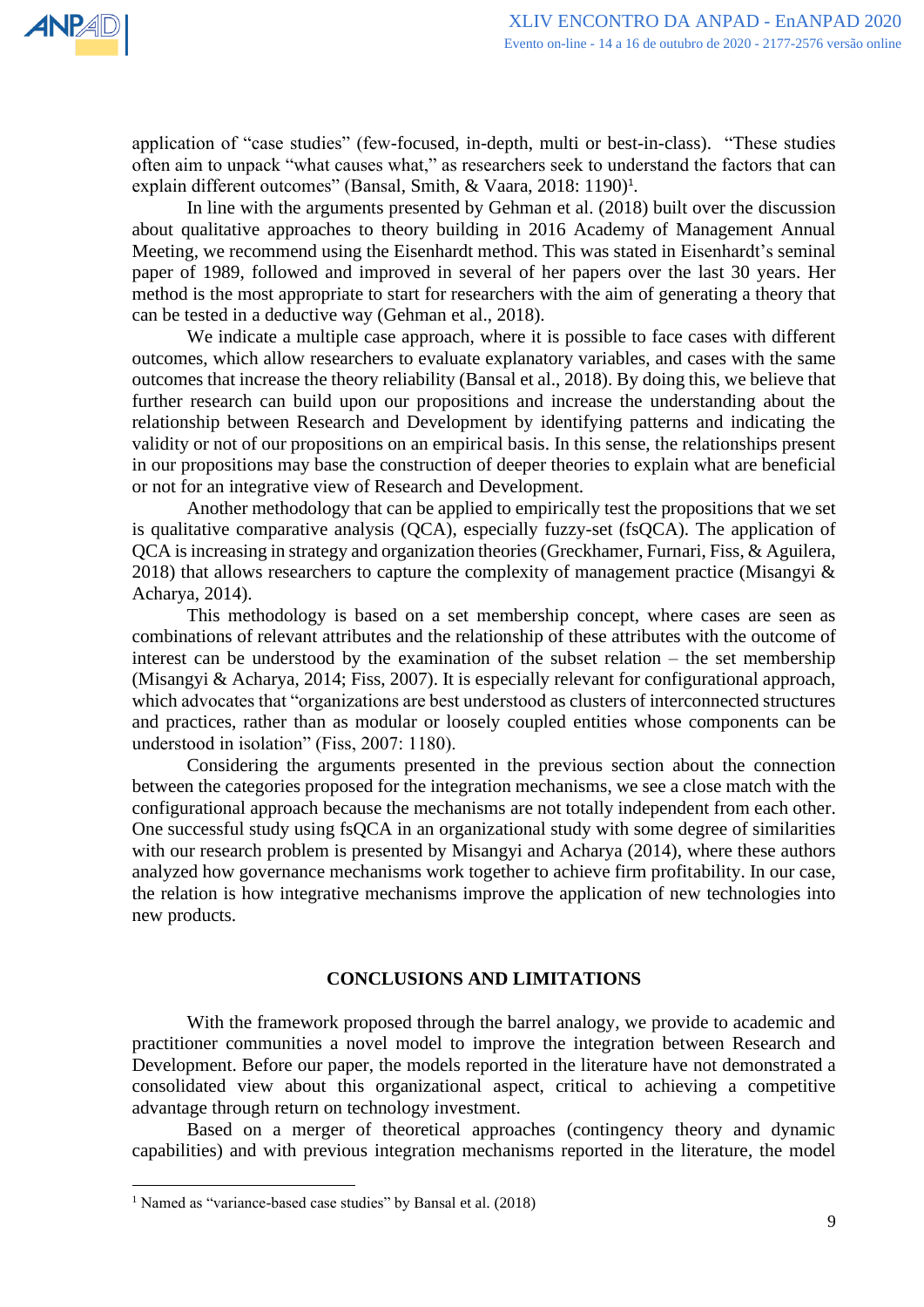

reflects three categories of mechanisms with two other "leverage" mechanisms. The first category is related to aspects directly involved with the *technology* itself, such as equivocality and fitting the existing capabilities base of the firm. The second category corresponds to elements of *organizational design*, such as processes and governance, and allocation and job rotation practices, and the third category brings the *individual* (personnel) contribution to the integration, such as motivation and networking. The two leverage mechanisms are the *integrative role* and *knowledge management* that improve the performance of the other mechanisms and act to keep them connected to each other, improving the process overall.

As exposed in the Future Research session, this model requires further empirical verifications, with the potential of extending the theory through the re-significance of integrative role and knowledge management importance. We suggested two methodologies that can be applied to allow the extension of the theory. The first one is a traditional case study methodology, building upon "Eisenhardt's method" using multiple cases, and the second methodology is qualitative comparative analysis (QCA), which has been gaining the attention of scholars of strategy and organizational studies more recently. QCA will help to identify interdependencies in operating the integrative mechanisms through a configurational view, which means a viable and internally compatible set of mechanisms that are used together (Misangyi et. al (2017)).

Even being a theoretical model until this moment and with a focus on intra-firm interface, we believe that the model proposed can help organizations today to improve their integrations mechanisms, also considering their open innovation initiatives.

#### **REFERENCES**

- Bansal, P., Smith, W. K., & Vaara, E. (2018). New ways of seeing through qualitative research. *Academy of Management Journal, 61*(4), 1189-1195.
- Bond III, E. U., & Houston, M. B. (2003). Barriers to matching new technologies and market opportunities in established firms. *Journal of Product Innovation Management, 20*(2), 120-135.
- Boutellier, R., Gassmann, O., & Von Zedtwitz, M. (2000). *Managing global innovation: uncovering the secrets of future competitiveness* (2ª ed.). Berlin: Springer-Verlag.
- Chiesa, V. (1996). Separating research from development: evidence from pharmaceutical industry. *European Management Journal, 16*(6), 638-647.
- Chiesa, V. (1999). Technology development control styles in multinational corporations: A case study. *Journal of Engineering and Technology Management - JET-M, 16*(2), 191- 206.
- Chiesa, V. (2000). Global R&D project management and organization: A taxonomy. *Journal of Product Innovation Management, 17*(5), 341-359.
- Cohen, H., Keller, S., & Streeter, D. (1979). Transfer of Technology from Research to Development. *Research Management, 22*(3), 11-17.
- Colquitt, J. A., & Zapata-Phelan, C. P. (2007). Trends in theory building and theory testing: A five-decade study of the Academy of Management Journal. *Academy of Management Journal, 50*(6), 1281-1303.
- De Luca, L. M., Verona, G., & Vicari, S. (2010). Market orientation and R and D effectiveness in high-technology firms: An empirical investigation in the biotechnology industry. *Journal of Product Innovation Management, 27*(3), 299-320.
- Detz, C. M. (1996). Corporate-supported research in a reengineered technology organization. *Research Technology Management, 39*(4), 30-32.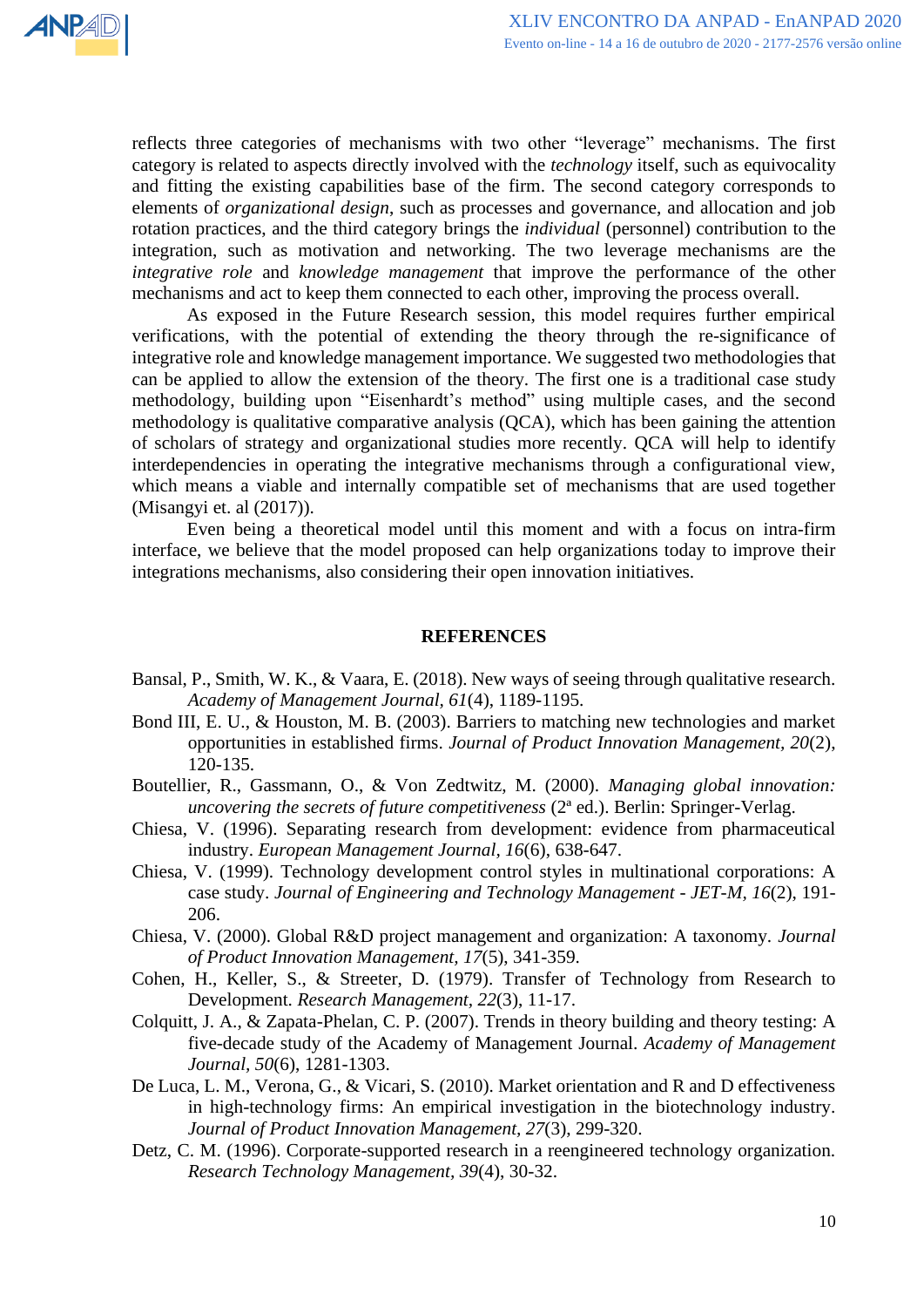

- Di Stefano, G., Peteraf, M., & Verona, G. (2010). Dynamic capabilities deconstructed a bibliographic investigation into the origins, development, and future directions of the research domain. *Industrial and Corporate Change, 19*(4), 1187-1204.
- Di Stefano, G., Peteraf, M., & Verona, G. (2014). The organizational drivetrain: A road to integration of dynamic capabilities research. *The Academy of Management Perspectives., 28*(4), 307-327.
- Donaldson, L. (2001). *The contingency theory of organizations.* Thousand Oaks, CA: Sage.
- Drejer, A. (2002). Integrating product and technology development. *International Journal of Technology Management, 24*(2-3), 124-142.
- Eidt, C. M., & Cohen, R. W. (1997). Reinventing industrial basic research. *Research Technology Management, 10*(1), 29-36.
- Eisenhardt, K. M. (1989). Building theories from case study research. *Academy of Management Review, 14*(4), 532-550.
- Eisenhardt, K. M., & Martin, J. A. (2000). Dynamic capabilities: what are they? *Strategic management journal, 21*(10-11), 1105-1121.
- Eldred, E., & McGrath, M. (1997a). Commercializing new technology I. *Research Technology Management, 40*(1), 41-47.
- Eldred, E., & McGrath, M. (1997b). Commercializing new technology II. *Research Technology Management, 40*(2), 29-33.
- Fiss, P. C. (2007). A set-theoretic approach to organizational configurations. *Academy of Management Review, 32*(4), 1180-1198.
- Galbraith, J. R. (1973). *Designing complex organizations.* Reading: Addison-Wesley Longman Publishing Co.
- Galbraith, J., Downey, D., & Kates, A. (2001). *Designing dynamic organizations: A hands-on guide for leaders at all levels.* New York: Amacom.
- Gehman, J., Glaser, V. L., Eisenhardt, K. M., Gioia, D., Langley, A., & Corley, K. G. (2018). Finding theory–method fit: A comparison of three qualitative approaches to theory building. *Journal of Management Inquiry, 27*(3), 284-300.
- Gomory, R. E. (1989). Moving IBM's technology from research to development. *Research Technology Management, 32*(6), 27-32.
- Greckhamer, T., Furnari, S., Fiss, P. C., & Aguilera, R. V. (2018). Studying configurations with qualitative comparative analysis: Best practices in strategy and organization research. Strategic Organization, 16(4), 482-495. *Strategic Organization, 16*(4), 482-495.
- Griffin, A., & Hauser, J. R. (1996). Integrating R&D and marketing: A review and analysis of the literature. *Journal of Product Innovation Management, 133*, 191-215.
- Guerin, T. F. (2001). Transferring environmental technologies to China: Recent developments and constraints. *Technological Forecasting and Social Change, 67*(1), 55-75.
- Handfield, R. B., & Melnyk, S. A. (1998). The scientific theory-building process: a primer using the case of TQM. *Journal of Operations Management, 16*(4), 321-339.
- Helfat, C. E. (2007). Dynamic capabilities: foundations. In C. Helfat, S. Finkelstein, W. Mitchell, M. Peteraf, H. Singh, D. Teece, & S. Winter, *. Dynamic Capabilities: Understanding Strategic Change in Organization* (pp. 30-45). Oxford: Blackwell Publishing.
- Helfat, C. E., & Campo-Rembado, M. A. (2016). Integrative capabilities, vertical integration, and innovation over successive technology lifecycles. *Organization Science, 27*(2), 249-264.
- Iansiti, M. (1995). Technology integration: Managing technological evolution in a complex environment. *Research Policy, 24*(4), 521-542.
- Iansiti, M. (1998). *Technology integration: making critical choices in a dynamic world.* Boston: Harvard Business School Press.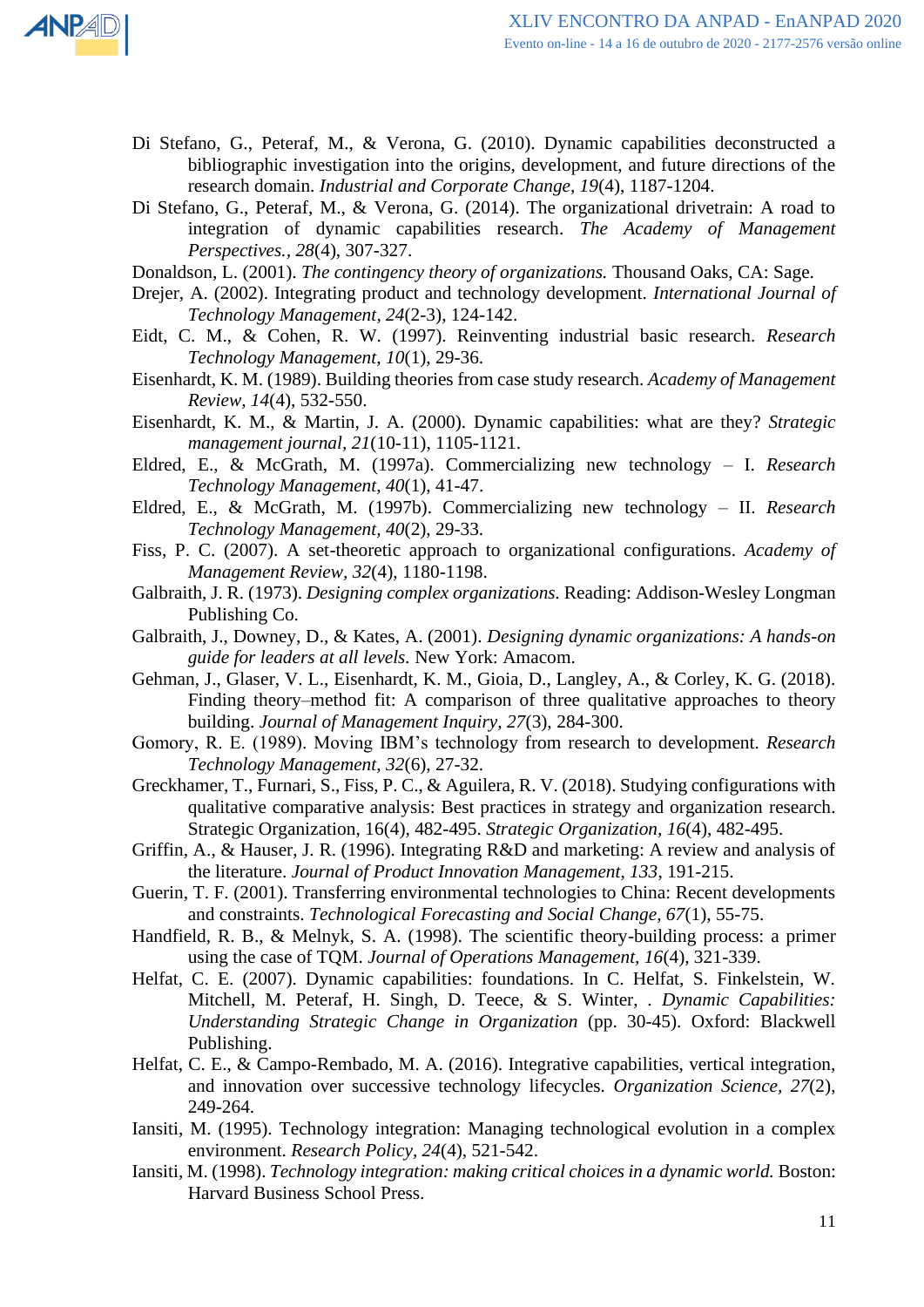

- Iansiti, M., & Clark, K. B. (1994). Integration and dynamic capability: evidence from product development in automobiles and mainframe computers. *Industrial and corporate change, 3*(3), 557-605.
- Katz, R., & Allen, T. J. (1982). Investigating the not invented here (NIH) syndrome: A look at the performance, tenure, and communication patterns of 50 R&D Project Groups. *R&D Management, 12*(1), 7-20.
- Lakemond, N., Johansson, G., Magnusson, T., & Safsten, K. (2007). Interfaces between technology development, product development and production: critical factors and a conceptual model. *International Journal of Technology Intelligence and Planning, 3*(4), 317-330.
- Lawrence, P. R., & Lorsch, J. (1967). Differentiation and integration in complex organizations. *Administrative Science Quarterly, 12*(1), 1-47.
- Leenders, M. A., & Wierenga, B. (2002). "The effectiveness of different mechanisms for integrating marketing and R & D. *Journal of Product Innovation Management, 19*(4), 305-317.
- Malik, K. (2001). How BICC cables transferred a new process technology from R&D to manufacturing. *Research Technology Management, 44*(4), 55-59.
- Malik, K. (2002). Aiding the technology manager: a conceptual model for intra-firm technology transfer. *Technovation 22.7 (2002): 427-436, 22*(7), 427-436.
- Maranzato, F. P., & Salerno, M. S. (2018). Integration between research and development: A dynamic capabilities perspective. *RAE-Revista de Administração de Empresas, 58*(5), 460-474.
- Maranzato, F. P., Salerno, M. S., Gomes, L. A., Barbosa, A. P., & Brasil, V. C. (2019). Mechanisms for the integration between research and development: a literature review. *R&D Management Conference*, (pp. 1-20). Paris.
- Marsh, S. J., & Stock, G. N. (2006). Creating dynamic capability: The role of intertemporal integration, knowledge retention, and interpretation. *Journal of Product Innovation Management, 23*(5), 422-436.
- Martin, M. J. (1994). *Managing innovation and entrepreneurship in technology-based firms.* New York: John Wiley & Sons.
- Mintzberg, H. (1983). *Structures in fives: Designing effective organizations.* Englewood Cliffs, NJ: Prentice Hall.
- Misangyi, V. F., & Acharya, A. G. (2014). Substitutes or complements? A configurational examination of corporate governance mechanisms. *Academy of Management Journal, 57*(6), 1681-1705.
- Misangyi, V. F., Greckhamer, T., Furnari, S., Fiss, P. C., Crilly, D., & Aguilera, R. (2017). Embracing causal complexity: The emergence of a neo-configurational perspective. *Journal of Management, 43*(1), 255-282.
- Nobelius, D. (2004). Linking product development to applied research: transfer experiences from an automotive company. *Technovation, 24*(4), 321-334.
- O'Connor, G. C., Richard, H., & Rice, M. P. (2002). Assessing transition readiness for radical innovation. *Research Technology Management, 45*(6), 50-56.
- Peteraf, M., Di Stefano, G., & Verona, G. (2013). The elephant in the room of dynamic capabilities: Bringing two diverging conversations together. *Strategic Management Journal, 34*(12), 1389-1410.
- Rice, M. P., O´Connor, G. C., & Pierantozzi, R. (2008). Implementing a learning plan to counter project uncertainty. *MIT Sloan Management Review, v. 49, n. 2, p. 54, 2008., 49*(2), 54- 62.
- Roberts, E. B., & Frohman, A. L. (1978). Strategies for improving research utilization. *Technology Review, 80*(5), 32-39.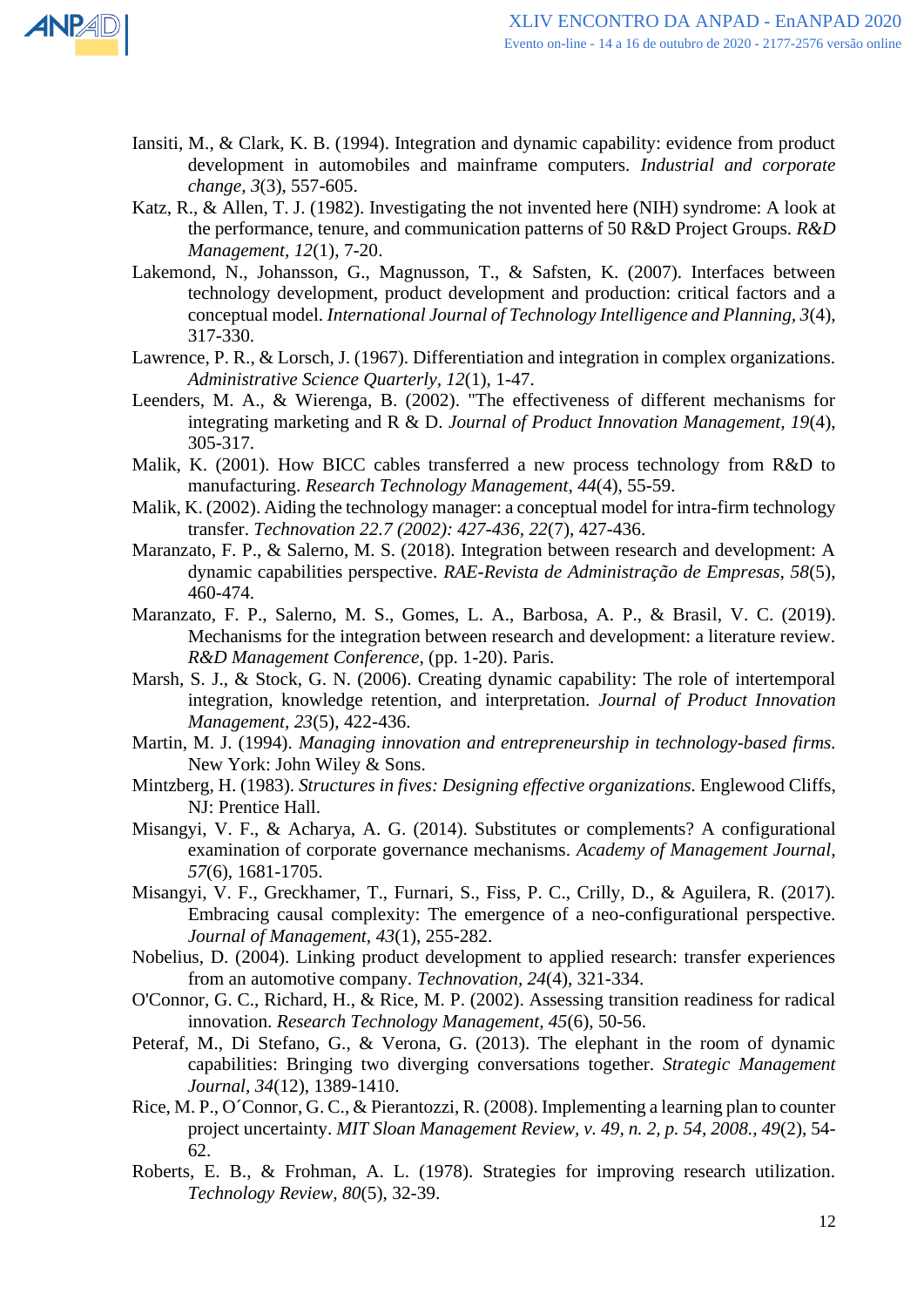

- Sadowski, M., & Roth, A. (1999). Technology leadership can pay off. *Research Technology Management, 42*(6), 32-33.
- Smilor, R. W., & Gibson, D. V. (1991). Technology transfer in multi-organizational environments: The case of R&D consortia. *IEEE Transactions on Engineering Management, 38*(1), 3-13.
- Teece, D. J. (2007). Explicating dynamic capabilities: the nature and microfoundations of (sustainable) enterprise performance. *Strategic management journal, 28*(13), 1319- 1350.
- Teece, D. J., Pisano, G., & Shuen, A. (1997). Dynamic capabilities and strategic management. *Strategic management journal, 28*, 509-533.
- Von Zedtwitz, M., & Gassmann, O. (2002). Managing customer oriented research. *International Journal of Technology Management, 24*(2-3), 165-193.
- Wang, C. L., & Ahmed, P. K. (2007). Dynamic capabilities: A review and research agenda. *International Journal of Management Reviews, 9*(1), 31-51.
- White, W. (1977). Effective transfer of technology from research to development. *Research Management, 20*(3), 30-34.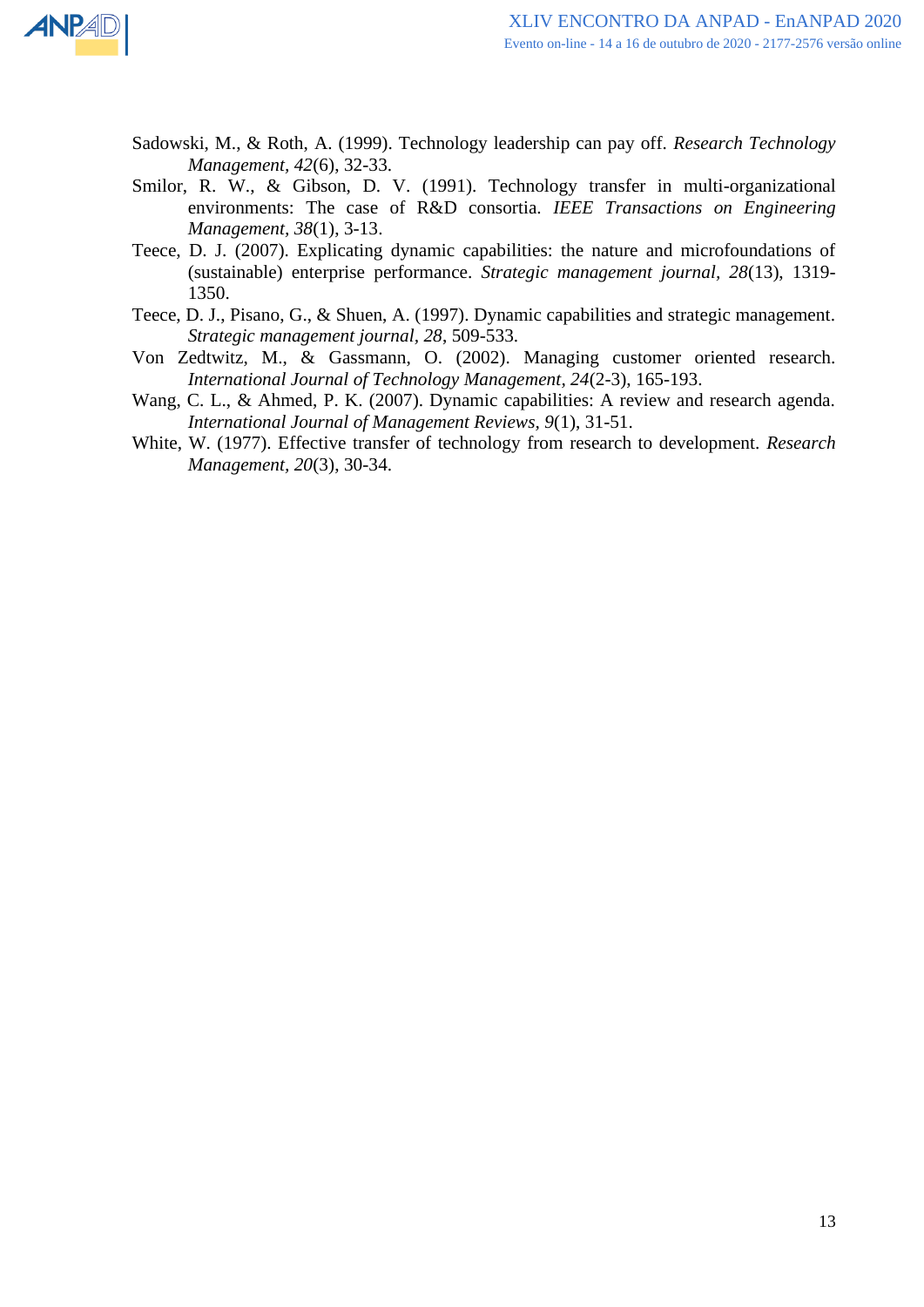## **APPENDIX A**

## EXIHIBIT A1 - Mechanisms definitions/concepts

| Mechanism                                                          | Definition/concept                                                                                                                                      | Reference $example(s)$                                                                  |
|--------------------------------------------------------------------|---------------------------------------------------------------------------------------------------------------------------------------------------------|-----------------------------------------------------------------------------------------|
| Equivocality                                                       | Level of "concreteness" of the technology, technology readiness,<br>support technology availability                                                     | Eldred & McGrath (1997b), O'Connor, Hendricks,<br>& Rice (2002), Smilor & Gibson (1991) |
| Market and<br>consumer orientation                                 | Technology must respond to market and consumer needs, being<br>the responsibility of the whole company                                                  | Bond III & Houston (2003), Malik (2002), Roberts<br>$&$ Frohman (1978)                  |
| Scope, specifications<br>and prototypes                            | It refers to "what" will be transferred, varying from blueprint to<br>know-how                                                                          | Nobelius (2004)                                                                         |
| Timing<br>synchronization                                          | Combination of the technology development life cycle that will<br>support the next generation of products                                               | Drejer $(2002)$                                                                         |
| Technology fit                                                     | How new technology affects the actual <i>modus operandi</i> of the<br>company                                                                           | Nobelius (2004)                                                                         |
| Cross-functionality                                                | Teamwork with specialties from different groups/expertise                                                                                               | Von Zedtwitz & Gassmann (2002)                                                          |
| Definition of roles,<br>responsibilities and<br>targets/objectives | Establishment of clear goals, how will the hand-over be between<br>the department involved; what will each person be in charge of<br>during the project | Lakemond, Johansson, Magnusson, & Safsten<br>(2007)                                     |
| Geographical<br>distance                                           | Eye-to-eye direct contact. New communication technologies do<br>not replace the need for direct contact from time to time                               | Von Zedtwitz & Gassmann (2002)                                                          |
| Processes and<br>governance                                        | Establishment of minimum rules, such as Stage-gate®, keeping<br>some flexibility to adapt to a creative/discovery process                               | Eidt & Cohen (1997), Sadowski & Roth (1999)                                             |

(cont.)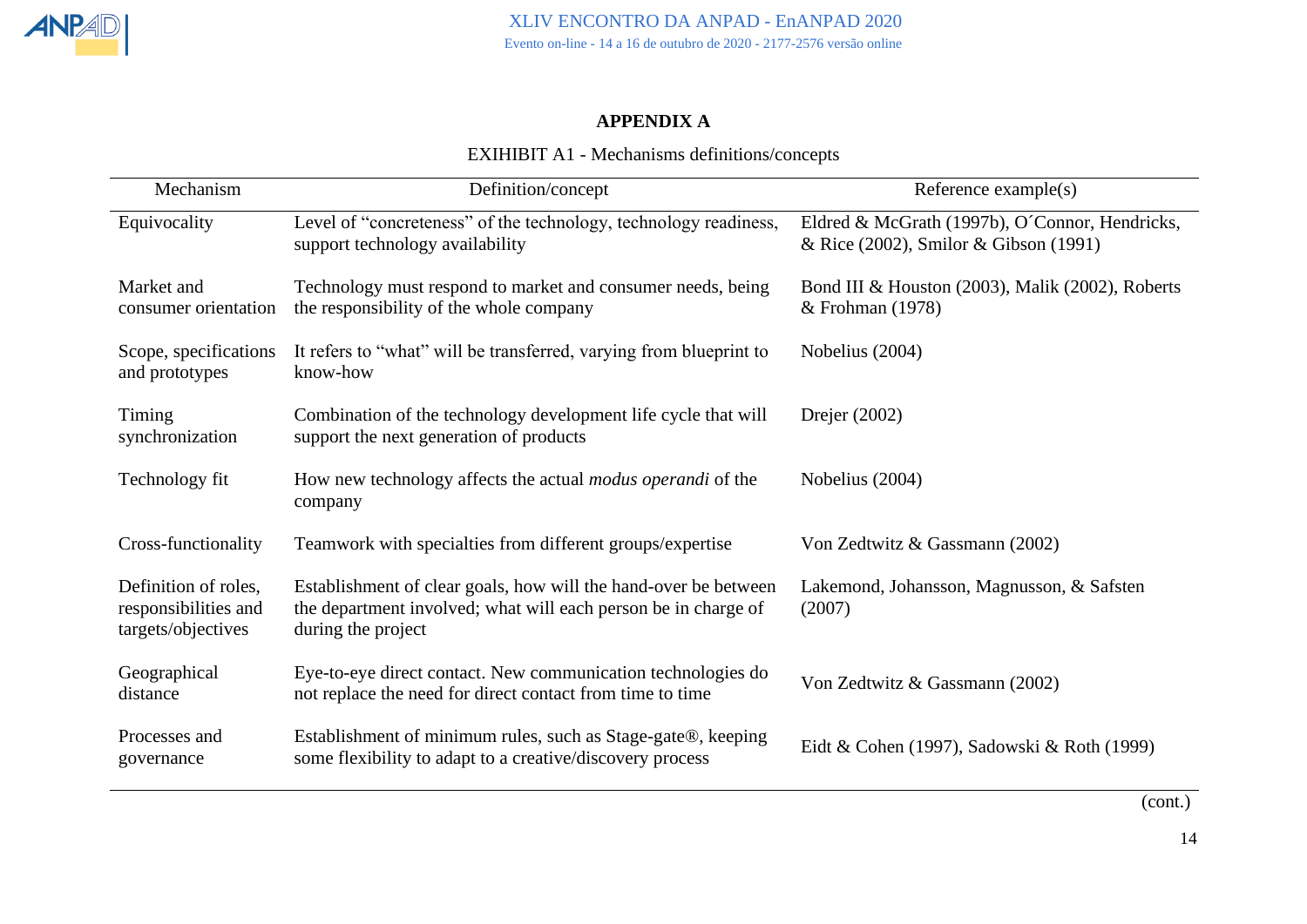

| Mechanism                            | Definition/concept                                                                                                                                                                                             | Reference example(s)                                                     |
|--------------------------------------|----------------------------------------------------------------------------------------------------------------------------------------------------------------------------------------------------------------|--------------------------------------------------------------------------|
| Technology transfer<br>group         | Formation of a group that consists of individuals that have<br>general knowledge in how the new technology will affect the<br>existing bases, not being specialists in all tasks that will be<br>performed     | Cohen, Keller, & Streeter (1979), Iansiti (1995),<br><b>White (1977)</b> |
| Technology and<br>strategic planning | Guide the Research group to focus its efforts, determining which<br>technologies will be developed, connected to market and<br>consumer orientation mechanism, including for example<br>technology roadmapping | Chiesa (1999), Von Zedwitz & Gassmann (2002)                             |
| Allocation and job<br>rotation       | People allocation practices as well as a rotation between the<br>research and development group to facilitate the integration                                                                                  | <b>Malik (2002)</b>                                                      |
| Project management                   | Application of some project management techniques, where non-<br>traditional could be more effective as a learning plan                                                                                        | Rice, O'Connor, & Pierantozzi (2008)                                     |
| Culture                              | Recognition that research culture is different from development<br>culture, where some specific training could be done, and the<br>culture of trust must be encouraged                                         | Bond III & Houston (2003), Chiesa (1996, 2000),<br>Malik (2001)          |
| Funding                              | How the budget for technology development will be provided                                                                                                                                                     | Detz (1996), Von Zedtwitz & Gassmann (2002)                              |
| Rewards and<br>incentives            | Alignment of the rewards and incentives of all involved in the<br>technology development and the technology application/use                                                                                    | Chiesa (2000), Leenders & Wierenga (2002)                                |
| Integrative role                     | Named as integrators, liaison or third-party coordinators, is a role<br>in charge to managerially coordinate the integration without<br>being involved in technical details.                                   | Roberts & Frohman (1978)                                                 |

EXIHIBIT A1 - Mechanisms definitions/concepts (cont.)

(cont.)